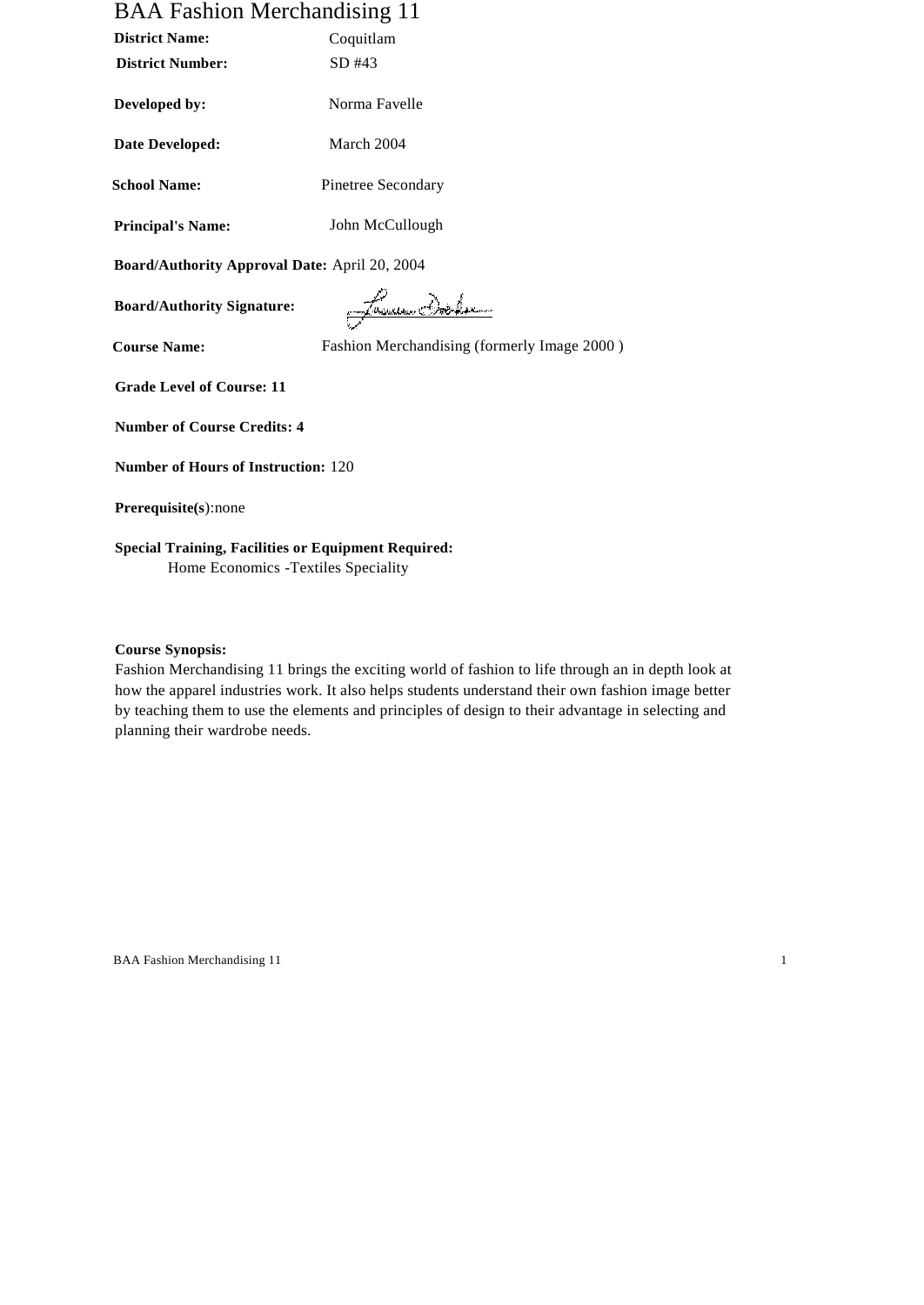### **Rationale:**

This course is intended for students who are interested in fashion, design and the related fashion industry but who are not necessarily interested in garment construction which is more typical in Textiles 11 courses. There is emphasis on learning and applying the elements and principles of design throughout all units of the course as the students study design, fashion designers and merchandising.

## **Organizational Structure:**

| <b>Unit/Topic</b> | <b>Title</b>                               | Time      |
|-------------------|--------------------------------------------|-----------|
| Unit 1            | Introduction and Sketch Books              | 12 hours  |
| Unit 2            | Elements and Principles of Design          | 24 hours  |
| Unit <sub>3</sub> | <b>Fashion Analysis</b>                    | 24 hours  |
| Unit 4            | <b>Fashion Designers</b>                   | 24 hours  |
| Unit 5            | <b>Garment Industry Working Conditions</b> | 6 hours   |
| Unit <sub>6</sub> | Merchandising                              | 18 hours  |
| Unit 7            | <b>Fashion Journalism</b>                  | 12 hours  |
|                   | <b>Total Hours</b>                         | 120 hours |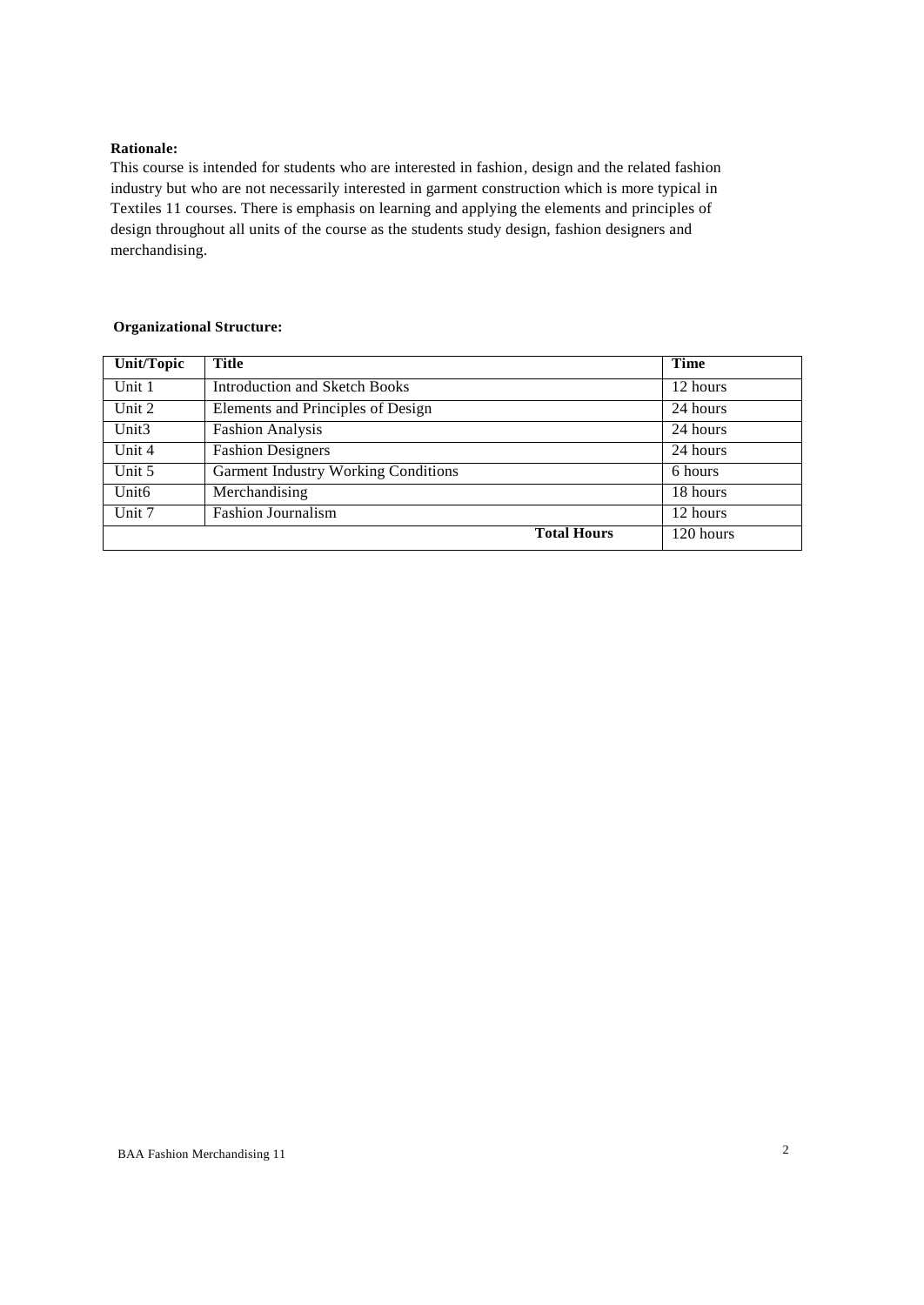## **Unit/Topic/Module Descriptions:**

## **Unit 1: Course Introduction and Sketch Books Time: 12 hrs**

In the introductory unit students will learn about the concept of fashion cycles that occur over time, develop a historical perspective of fashion and analyse the influence that social, economic and political factors have on fashion. They will also begin to sketch their own fashion ideas and recognise the connection between their inspiration and their drawings.

| Curriculum Organizers          | Learning Outcomes It is expected that students will be able to:                                                                            |
|--------------------------------|--------------------------------------------------------------------------------------------------------------------------------------------|
| Textile Fundamentals           | Use correct vocabulary to discuss fashion<br>٠<br>Analyse how clothing satisfies certain physical,<br>٠<br>psychological and social needs. |
| History, Culture and Tradition | Identify and discuss the concept of fashion cycles<br>Explain the various reasons why people wear clothes<br>$\bullet$                     |
| <b>Textile Processes</b>       | • Sketch garment designs from a specific inspiration point                                                                                 |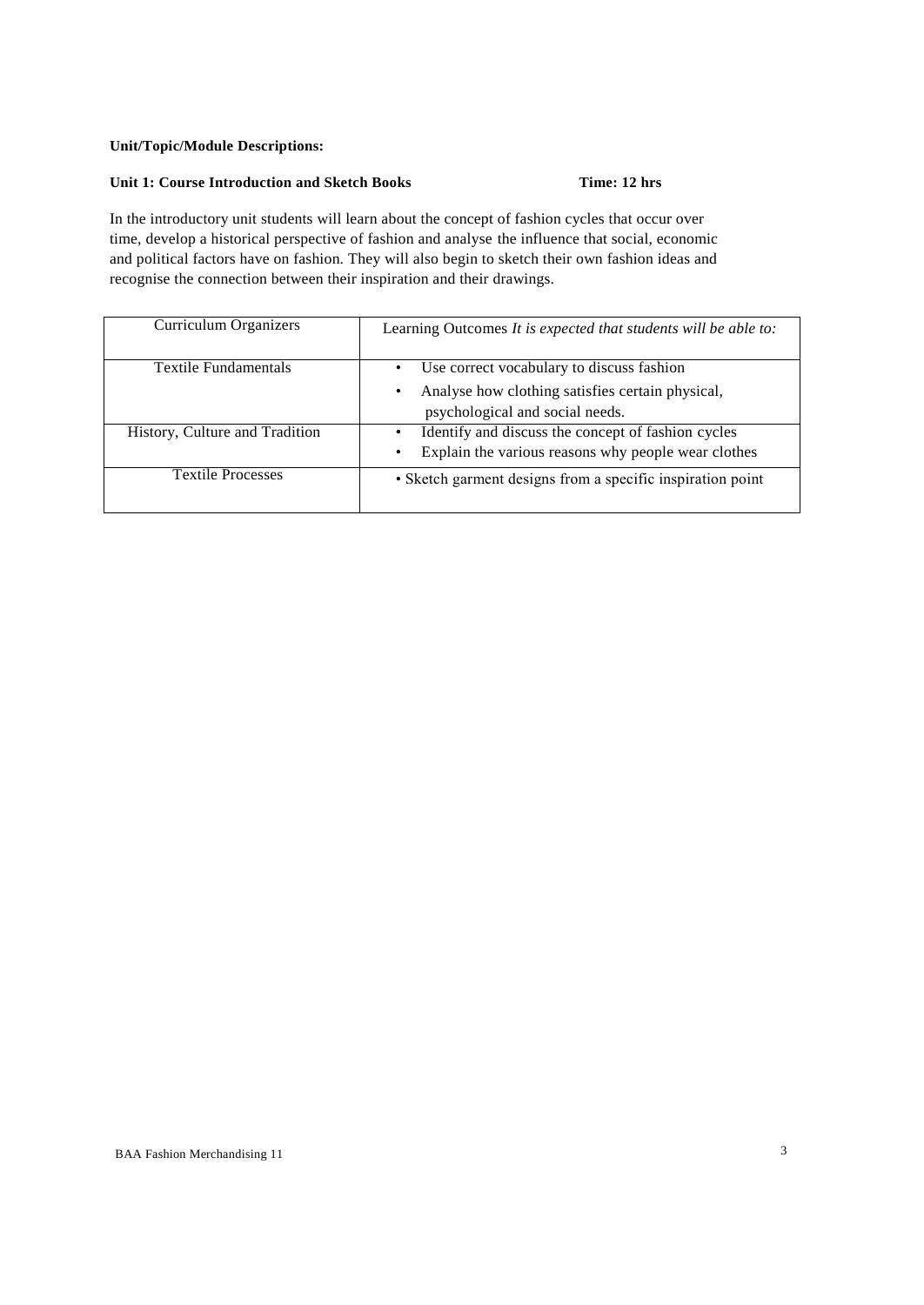## Unit 2: The Elements and Principles of Design **Time: 24 hrs.**

This unit will help the students understand that fashion designers combine the elements of design in various ways to produce various garment styles. The principles of design are the guidelines for the use of the elements of design and when the design elements are combined according to the principles of design, harmony is created.

| Curriculum Organizers       | Learning Outcomes It is expected that students will be able to:                                                                                                                                                                                                                                                                                                                                                                                                                                                                                                                                                                                                                                                                                                                                                                                                                                                                                                                                                           |
|-----------------------------|---------------------------------------------------------------------------------------------------------------------------------------------------------------------------------------------------------------------------------------------------------------------------------------------------------------------------------------------------------------------------------------------------------------------------------------------------------------------------------------------------------------------------------------------------------------------------------------------------------------------------------------------------------------------------------------------------------------------------------------------------------------------------------------------------------------------------------------------------------------------------------------------------------------------------------------------------------------------------------------------------------------------------|
| <b>Textile Fundamentals</b> | Identify color as a design element<br>٠<br>Explain the symbolism and terms related to color<br>Discuss how to use color schemes and illusions effectively<br>٠<br>in apparel<br>Identify the principles and elements of design used in<br>٠<br>textile products<br>Describe the effect that clothing shape has on appearance<br>٠<br>List line types, directions and applications<br>٠<br>Discuss what texture is and how to use it effectively to<br>٠<br>improve appearance through clothing<br>Provide examples of the use of each of the principles of<br>٠<br>design<br>Explain how the principles of design can be used to<br>٠<br>produce harmony in clothing design<br>Describe apparel outfits that have the best design for the<br>٠<br>assets and liabilities of various body shapes<br>Demonstrate an appreciation of the aesthetic and functional<br>٠<br>value of textiles<br>Analyse and describe fibres, yarns and types of fabric<br>٠<br>construction<br>Identify different fabrics and their uses<br>٠ |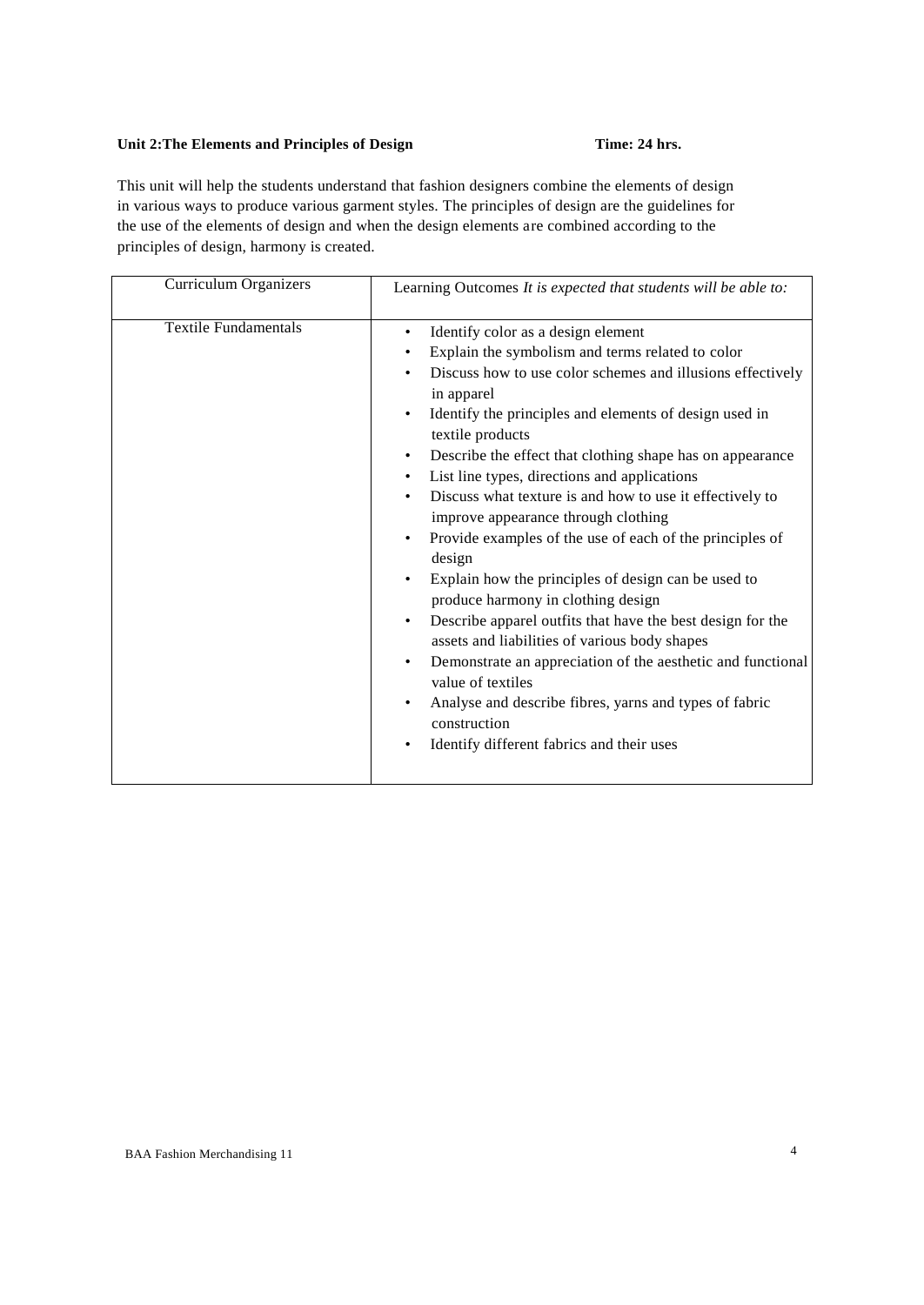# **Unit 3:Fashion Analysis Time: 24 hrs**

**In** unit 3 students will learn that garments are comprised of a combination of parts and as different garment parts are put together, new designs are created. They will also understand how basic clothing styles are constantly being revived and modified to become current fashions. They will also learn about how fibres and fabrics are constructed and finished.

| Curriculum Organizers    | Learning Outcomes It is expected that students will be able to:                                                                                                                                                                                                                                                                                          |
|--------------------------|----------------------------------------------------------------------------------------------------------------------------------------------------------------------------------------------------------------------------------------------------------------------------------------------------------------------------------------------------------|
| <b>Textile Products</b>  | Describe the many styles of dresses<br>Identify the neckline and collar styles for men's and<br>women's apparel<br>Describe sleeve, skirt, pants, coat and jacket styles<br>٠<br>Analyse and describe fibres, yarns and types of fabric<br>construction<br>Identify different fabrics and their uses<br>٠<br>Identify fabric finishes and their purposes |
| <b>Textile Processes</b> | • Describe the techniques used in textile design and production                                                                                                                                                                                                                                                                                          |
| Consumerism              | • Describe factors that influence textile choices                                                                                                                                                                                                                                                                                                        |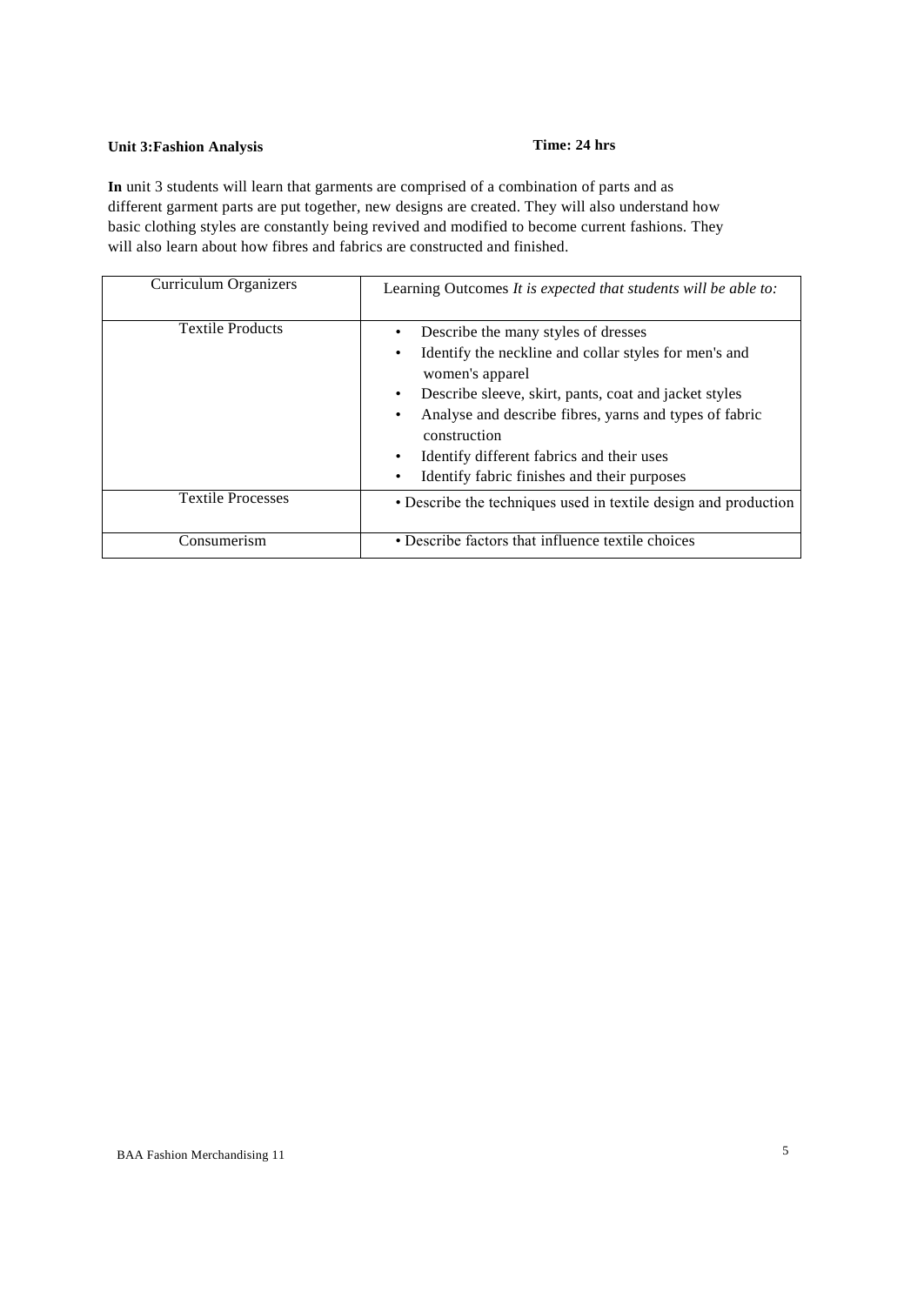## **Unit 4:Fashion Designers Time: 24 hrs**

In this unit students will research the careers of famous fashion designers and create a report to share with the other members of the class that illustrates the designers work.

| Curriculum Organizers            | Learning Outcomes It is expected that students will be able to:                                                                                                                                       |
|----------------------------------|-------------------------------------------------------------------------------------------------------------------------------------------------------------------------------------------------------|
| <b>History Culture Tradition</b> | • Demonstrate a recognition of cultural influences on textiles<br>and clothing                                                                                                                        |
| <b>Textile Processes</b>         | Describe career opportunities in the design, production and<br>marketing of textiles<br>Describe the development of haute couture<br>Discuss the importance of the designer ready to wear<br>industry |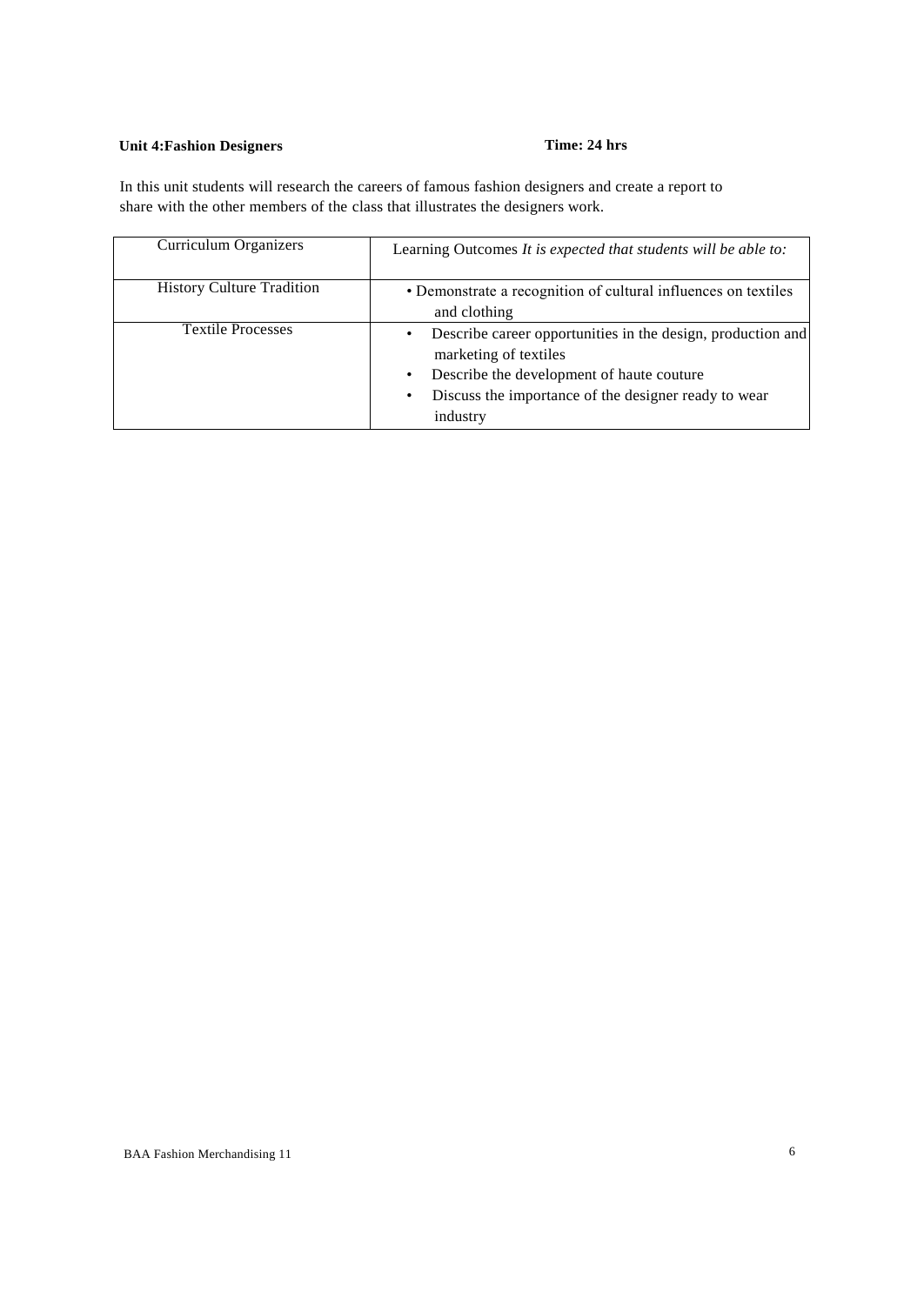## **Unit 5:Garment Industry Working Conditions Time: 6 hrs.**

In this unit students will examine the factory production of garments and all the steps needed to turn fabrics into finished wearing apparel. They will also become aware of "sweatshop" production and the dilemma of purchasing imports vs. domestically produced garments.

| Curriculum Organizers | Learning Outcomes It is expected that students will be able to:                                                                                                                                                                      |
|-----------------------|--------------------------------------------------------------------------------------------------------------------------------------------------------------------------------------------------------------------------------------|
| Consumerism           | Analyze the relationship between individual clothing<br>٠<br>choices and global issues<br>Critique the conditions under which textile items are<br>٠<br>manufactured<br>Compare various viewpoints about overseas manufacturing<br>٠ |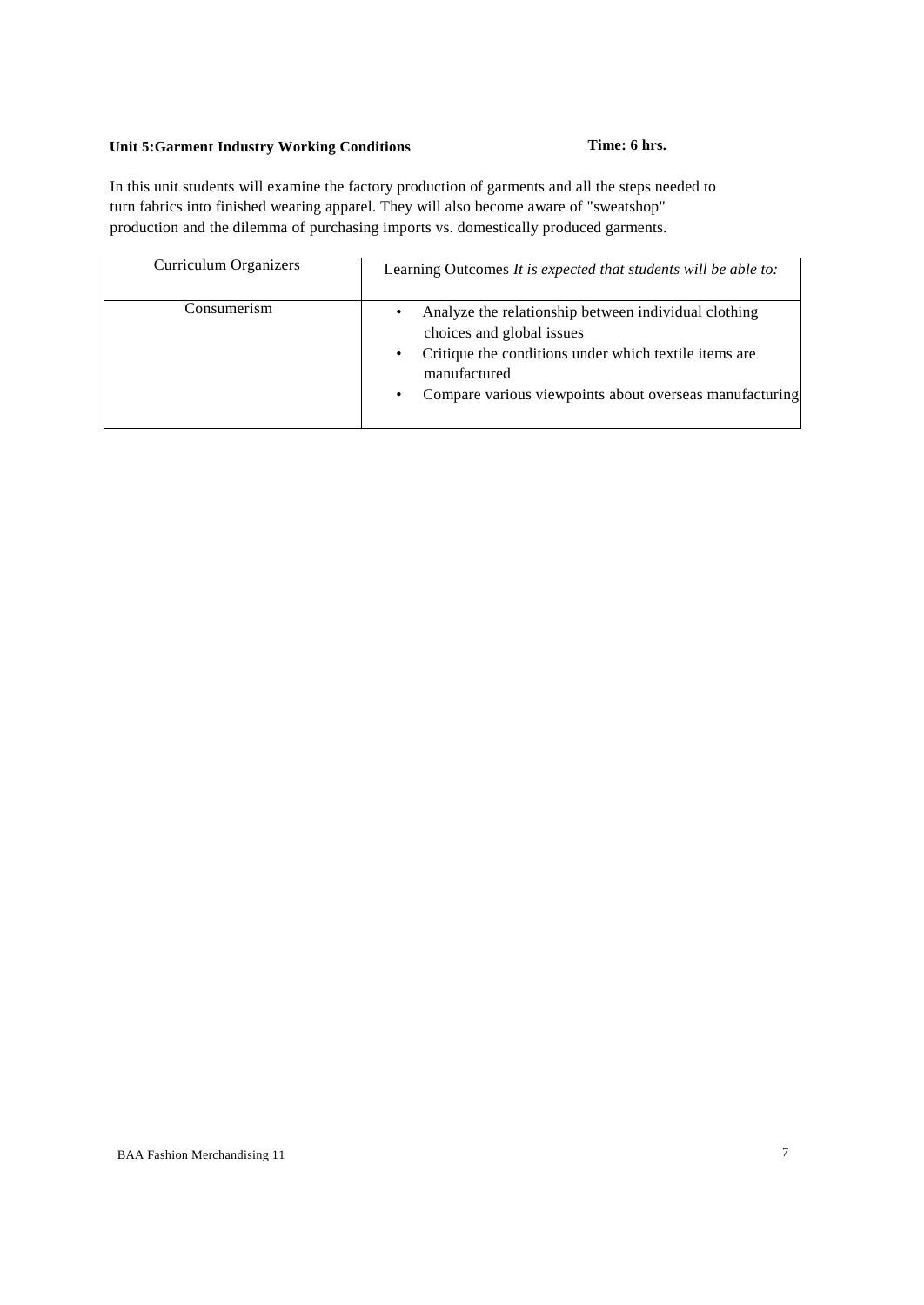## **Unit 6: Merchandising**  Time: 18 hrs.

Students will learn that merchandising is the process through which products are designed , developed and promoted to the point of sale. They will create a window display which demonstrated their knowledge of AIDA principles and examine careers related to the promotion and marketing of apparel.

| Curriculum Organizers    | Learning Outcomes It is expected that students will be able to:                                                                                                                                     |
|--------------------------|-----------------------------------------------------------------------------------------------------------------------------------------------------------------------------------------------------|
| <b>Textile Processes</b> | Describe career opportunities in design, production and<br>$\bullet$<br>marketing<br>Describe fashion promotion in terms of advertising,<br>publicity, visual merchandising and video merchandising |
| <b>Fundamentals</b>      | • Develop a plan to co-ordinate textile items in a wardrobe or<br>interior design project                                                                                                           |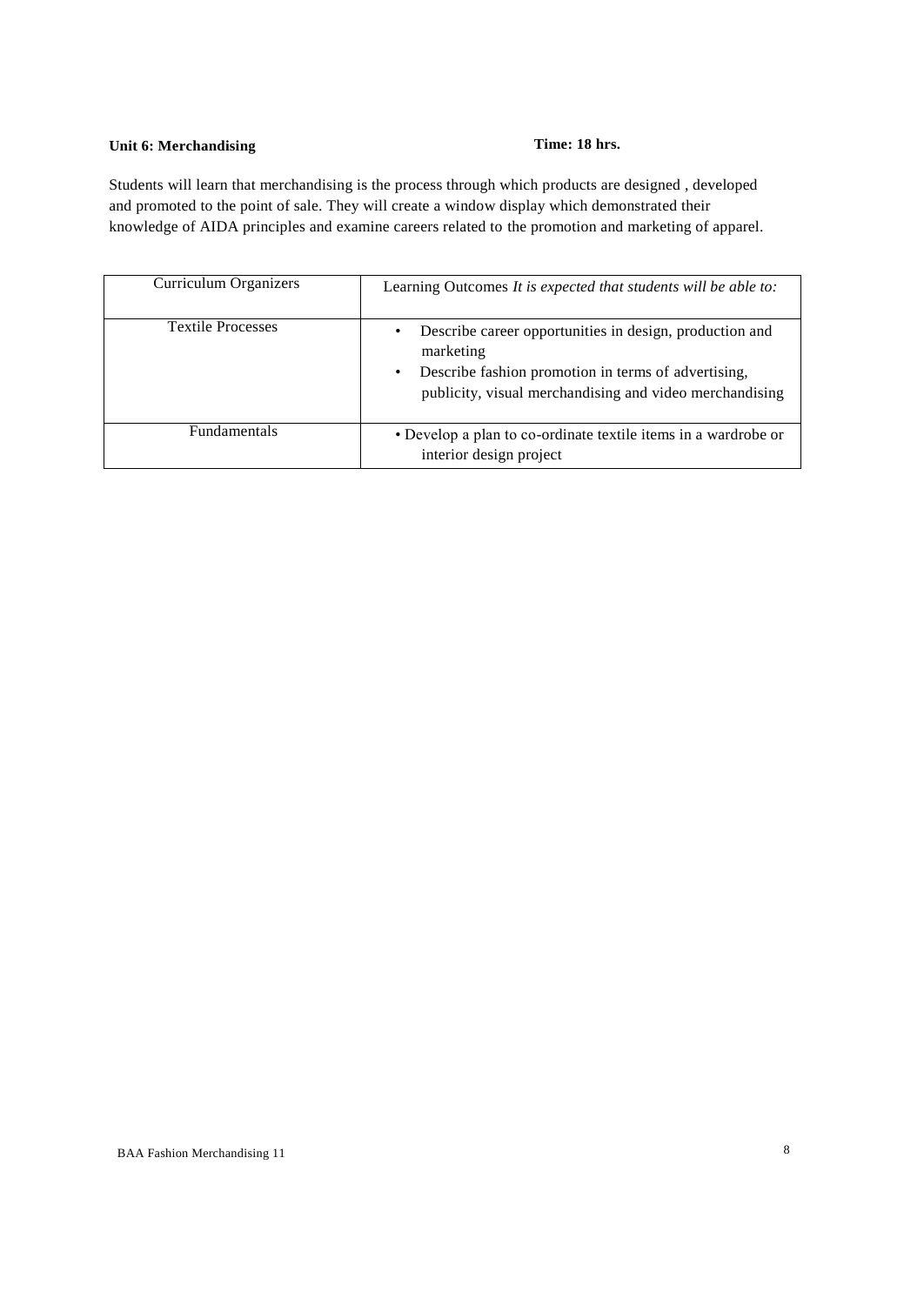## **Unit 7 Fashion Journalism Time: 12 hrs.**

In this unit students will summarise their knowledge and demonstrate their designing ability by creating a fashion magazine that consists of a series of articles about the topics covered earlier in the course.

| Curriculum Organizers       | Learning Outcomes It is expected that students will be able to:                                                                                                               |
|-----------------------------|-------------------------------------------------------------------------------------------------------------------------------------------------------------------------------|
| <b>Textile Processes</b>    | • Describe techniques used in textile design and production                                                                                                                   |
| <b>Textile Fundamentals</b> | • Explain and use appropriate textile terminology                                                                                                                             |
| Consumerism                 | Describe the implications of clothing decisions for<br>individuals, lamilies and society<br>Analyze the relationship between individual clothing<br>choices and global issues |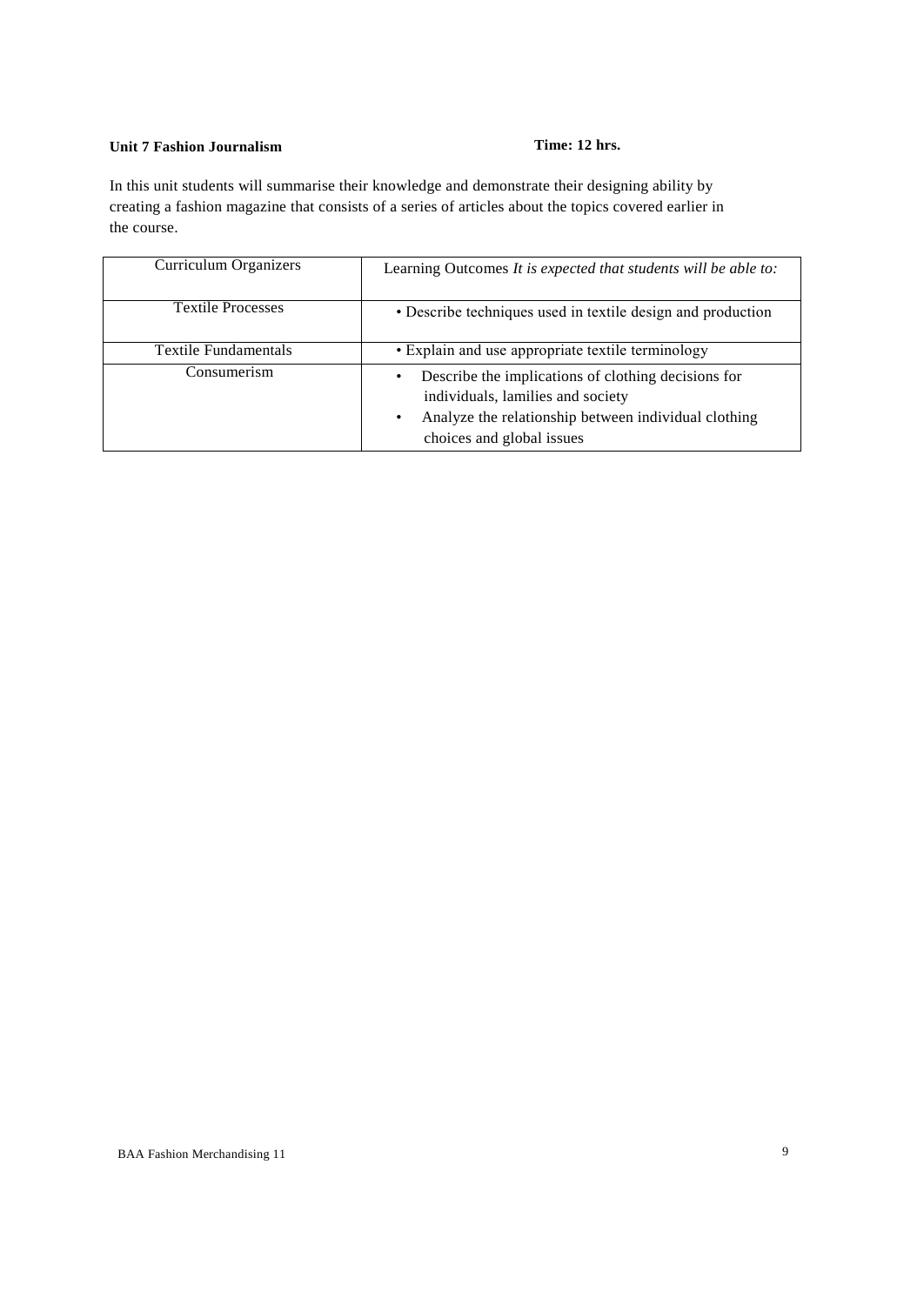### **Instructional Component:**

Lecture Discussion Brainstorming Individual and Group Work Guest Presentations Field Trips Viewing Sketching Student Demonstration / Presentations Research Projects Creative Projects

### **Assessment Component:**

- Effective formative assessment via:
	- o Clearly articulated and understood learning intentions and success criteria
	- o Questions posed by students, peers and teachers to move learning forward Discussions and dialogue
	- o Feedback that is timely, clear and involves a plan
	- o Students are resources for themselves and others peer and self-assessment
	- o Student ownership

Formative assessment used to adapt learning experiences and inquiry plans on an on-going basis to meet specific learning goals.

Development, awareness and action, based upon metacognition intended to lead to learner independence and self-coaching.

### Summative Assessment:

Summative assessments will be determined as students demonstrate proficiency/mastery toward particular learning outcomes. Summative assessments and final grades will reflect the following:

- Students will work collaboratively with the teacher to determine summative achievement on assignments and letter grades based upon dialogue, and evidence of learning
- Behaviour and work habits will NOT be included when determining letter grades
- Marks will not be deducted for late work
- Extra credit and bonus marks will not be awarded
- Plagiarizing will not result in reduced marks/grades –the student will be required to demonstrate their learning authentically
- Attendance will not be considered toward letter grade
- Only individual learning demonstrated –no group marks will be used to determine grades
- Letter grades will reflect learning towards the learning outcomes articulated above
- Letter grades will be based upon criteria provided/agreed upon toward the learning outcomes
- Letter grades will be determined in relation to the learning outcomes not in comparison to the achievement of other students
- Poor work will not be assessed towards grades students will only be assessed on quality work
- Professional judgment and evidence will be used to determine final letter grade in consultation with the student
- Zeros will not be assigned to missed assignments all required assignments must be completed
- Formative or practice towards learning outcomes will not be included in final grade assessment
- Most recent evidence toward learning outcomes will be used to assign letter grades learning is not averaged over time